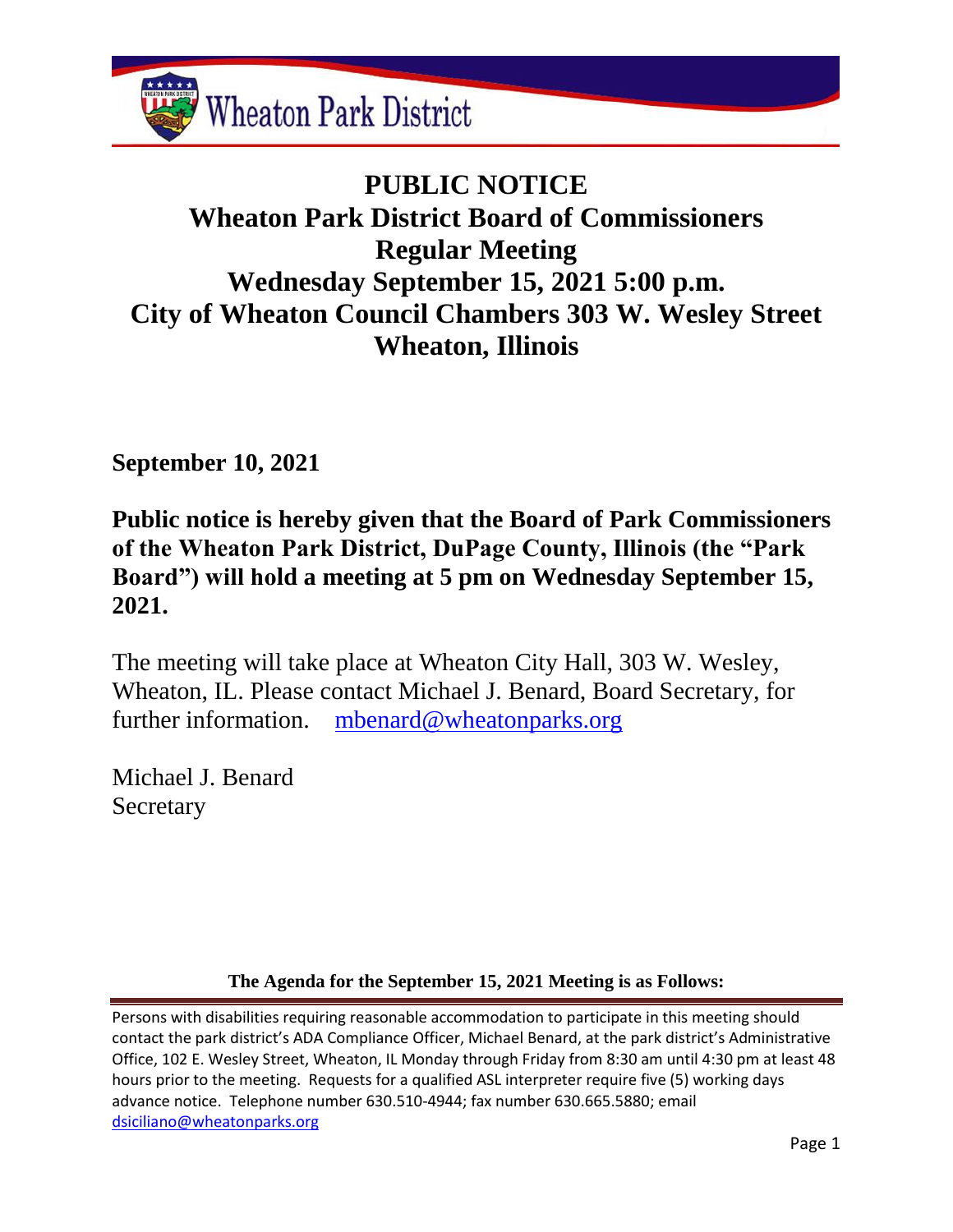

## **Meeting of the Wheaton Park District Board of Commissioners September 15, 2021 5:00 pm**

# **CALL TO ORDER**

# **PRESENTATIONS**

• Environmental Education Supervisor, Deb Ditchman o Lincoln Marsh Summer Review & Fall Preview

# **COMMUNITY INPUT**

Public comments are important to the Board. However, it is the Board's policy not to act on items until time has been taken to gather information and discuss all options. Lack of action does not imply lack of interest in the issues. During the community input portion of the agenda the board typically will ask residents to provide input prior to accepting input from nonresidents.

#### **CONSENT AGENDA**

Consent Agenda items are considered by the Park District to be routine and will be enacted in one motion. There will be no separate discussion on these items. If a member of the Park Board requests, a Consent Agenda item will be removed from the Consent Agenda and considered as an individual item at the end of old or new business.

- A. Approval of the Disbursements totaling 1,371,065.78 for the period beginning July 14, 2021 and ending August 10, 2021
- B. Approval of the Disbursements totaling \$ 408,733.66 for the period beginning July 14, 2021 and ending August 10, 2021
- C. Approval of the Disbursements totaling \$826,737.88 for the period beginning August 11, 2021 and ending September 7, 2021
- D. Approval of the Disbursements totaling \$270,093.52 for the period beginning August 11, 2021 and ending September 7, 2021
- E. Approval of the July 21, 2021 Board Meeting Minutes
- F. Approval of the September 1, 2021 Special Meeting Minutes
- G. Approval of the September 1, 2021 Subcommittee Meeting Minutes
- H. Approval of the September 1, 2021 Closed Session Meeting Minutes
- I. Approval of the Purchase of Basketball Uniforms from All Pro Team Sports \$11,150
- J. Approval of the Purchase of Jox Box Systems for Softball and Baseball Fields from On Deck Sports - \$16,480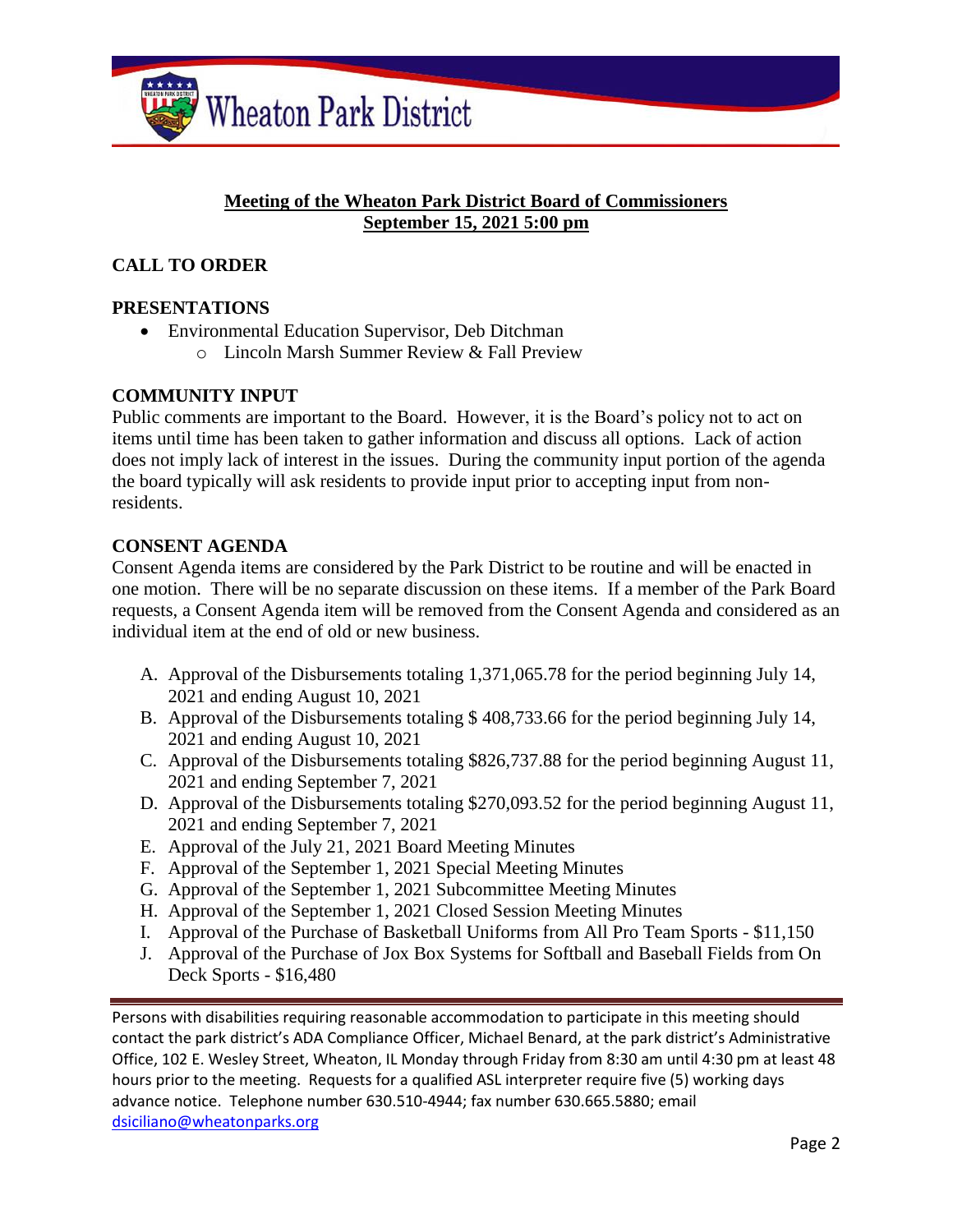

## **UNFINISHED BUSINESS**

#### **NEW BUSINESS**

- 1. **Board Vacancy** Declaration of a Vacancy on the Board of Park Commissioners for the Wheaton Park District due to the Resignation of Kevin Fahey effective September 1, 2021
- 2. **2022 Budget and Appropriation Ordinance Draft** Recommendation to Place the Proposed 2022 Budget and Appropriation Ordinance Draft and Related Reports on 30 day Public Inspection
- 3. **Ordinance 2021-02** Approving the Disposal and Sale of Personal Property Owned by the Wheaton Park District
- 4. **Ordinance 2021-03** Approving and Authorizing Execution of a Funding and Reimbursement Agreement for the Purchase and Installation of Play Equipment Within the Sensory Garden and Playground Between the Wheaton Park District and Play for All Playground and Garden Foundation
- 5. **Resolution 2021-08** Amendment to the Wheaton Park District Cafeteria Plan with Health Flexible Spending Arrangement
- 6. **Payroll Processing and Human Resources Information Services** Renewal of Agreement for Payroll Processing and Human Resources Information Services with Paylocity through October 31, 2024 at an estimated annual cost of \$127,000
- 7. **Community Center Interior Renovation Design** Approval of an Agreement with Williams Architects for Design Services - \$24,300
- 8. **Lincoln Marsh Office and Garage Renovation Bid Results** Recommendation to Accept the Base Bid, Alternate and a 10% contingency from WallFill Exteriors for a total possible cost of \$66,966.90
- 9. **Parking Lot Sealcoating and Striping Services for Hoffman Park Graf Park and Central Athletic Complex** – Recommendation to Accept the quote from Sur-Seal Parking Lot Maintenance for \$18,393.72
- 10. **Prairie Office Building HVAC Unit Purchase and Installation** Recommendation to Accept the quote from Air Rite for \$23,775

#### **REPORTS FROM STAFF**

- Monthly Reports Finance, Special Facilities, Marketing, Development, Events, Recreation, Athletics, Parks and Planning
- Executive Director
- Recreation Annual Report 2020